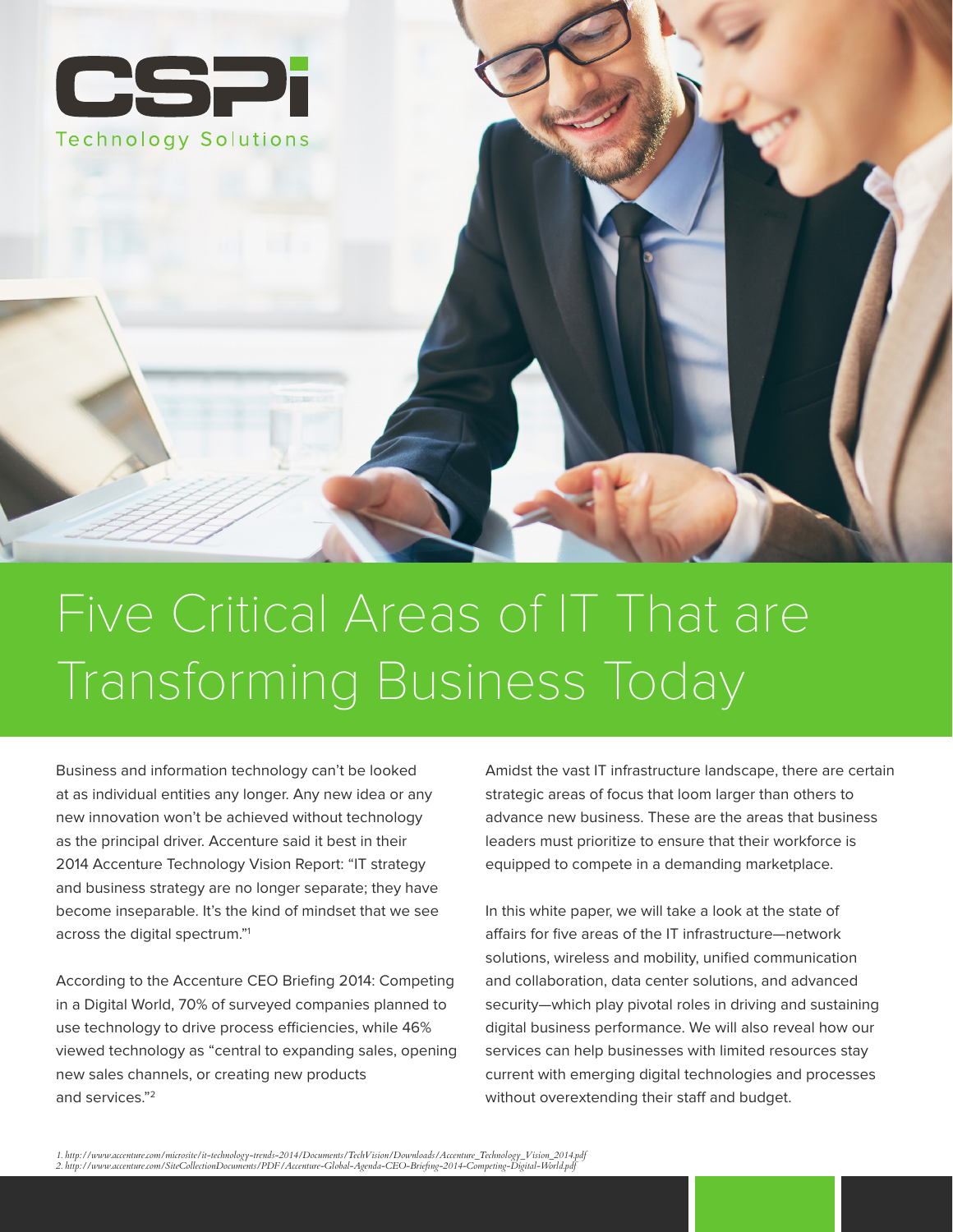

### The Age of Wireless & Mobile Devices

Today's workforce is largely unplugged and unwired, and that's just how they prefer it. TechRadar discussed growing employee demand for mobile devices, which are used freely both at work and outside of the office. $^3$  Tablet usage in particular is expected to increase within large and small businesses and across the public sector. The expectation is that these devices will be used to tap into workplace applications and content they need from any device, regardless of the OS setup and without network or compatibility issues.

**How CSPi Technology Solutions Can Help Your Business Keep Up:** With our unique discovery discovery/assessment, planning/design, implementation, and support, we can help configure and deploy mobile and wireless capabilities that are best suited for everyday usage needs. From supporting remote workers, to powering office workers who need to work untethered from their desks, we'll align the right mobile strategy to ensure productivity doesn't take a hit.

## Unified Communications & Collaboration Connects People & Resources

The proliferation of mobile and wireless device usage is also having a profound impact on the evolution of unified communications. Workers aren't tied to one or two devices. They can be tied to five or six devices (as a conservative estimate) that support a wide range of communication applications—email, video, phone systems, instant messenger, and other collaboration tools. Unified Communications and Collaboration (UCC) efficiently brings all of those devices together through a single platform.

**How CSPi Technology Solutions Technology Solutions Brings UCC to Your Business:** We are at the forefront of the latest UCC technology practices. Our professional services will help your organization combine best-in-class UCC technology with our four-step deployment process to ensure that even the most heterogeneous communication environments are simplified and streamlined.

#### Security Binds Your Business Together

With all of technology advancements that are taking place, security is becoming even more critical to fortify. While the proliferation of mobile, wireless, and unified communications is creating new efficiencies, it also invites newer, more sophisticated threats that can endanger an entire network.

Organizations need to balance the adoption of emerging technologies with more robust security that can stand up to threats that come from various places – including social media, publicly accessed mobile applications, and sites that attract malware. In fact, according to WatchGuard, behind the growing possibility of cyber espionage, malware is the second biggest security concern users need to be aware of.<sup>4</sup>

**How CSPi Technology Solutions Can Help Your Business Tackle Security Complexity:** We will work with your organization to identify the security controls you need to achieve your core business and technology objectives. We will strategically align security standards and policies to your current technology usage requirements. Through acquisition, development, management, and audit, our process involves partnering with best-of-breed security vendors and taking a risk-based approach based on security authentication, application aware firewalls, and data loss prevention.

3. http://www.techradar.com/us/news/world-of-tech/business-trends-for-2015-the-mobile-workforce-and-byod-maturing-1279975<br>4. http://www.bsminfo.com/doc/watchguard-trends-into-what-what-worry-about-0001

- 2 -